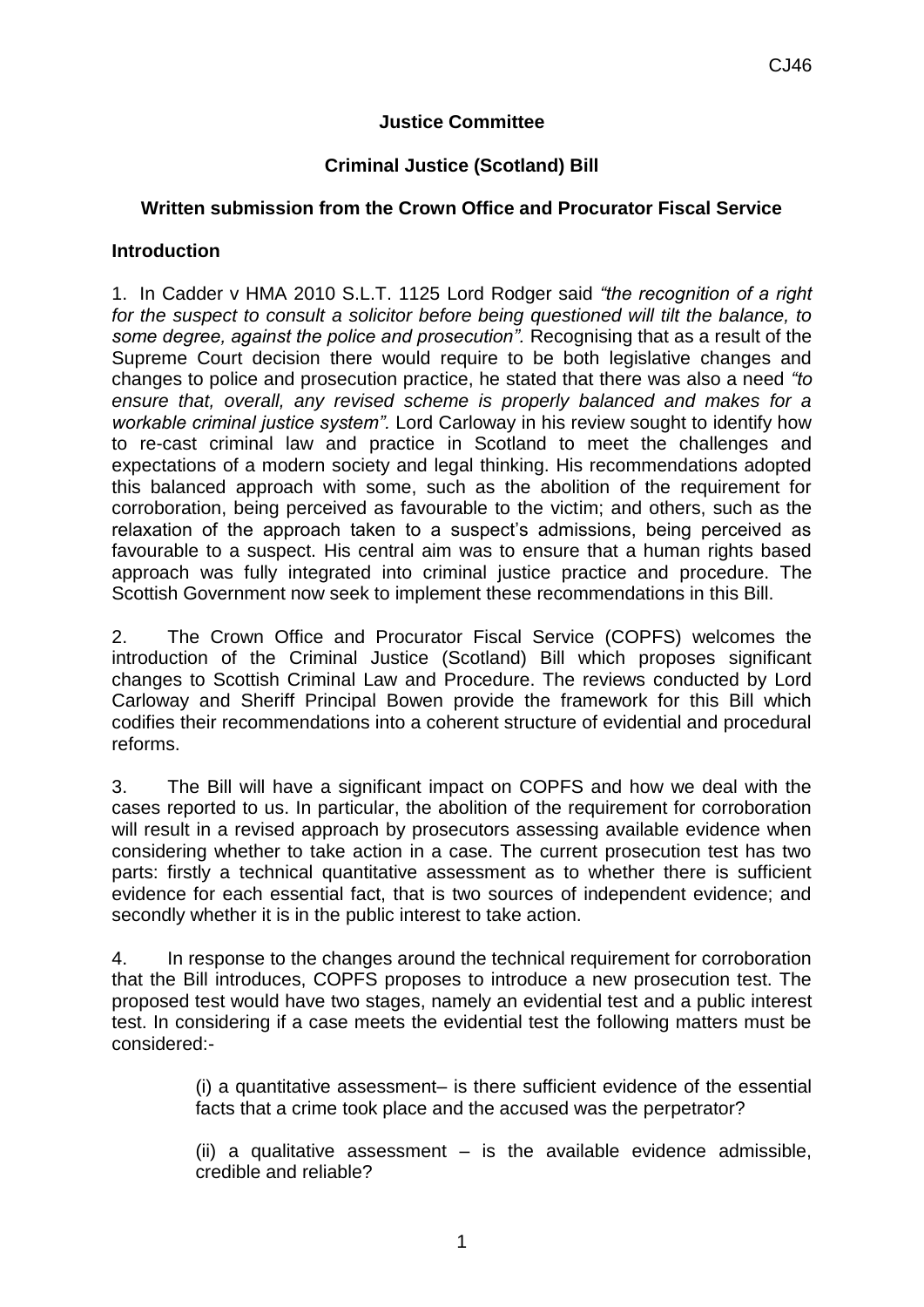(iii) on the basis of the evidence, is there a reasonable prospect of conviction in that it is more likely than not that the court would find the case proved beyond reasonable doubt?

If a case meets the evidential test, the second part of the prosecution test must then be satisfied – is prosecutorial action in the public interest?

The full details of this test will be published in due course in an updated COPFS Prosecution Code which will inform all prosecutorial decision making including the wider decisions that prosecutors make which do not involve a decision to prosecute.

5. The "reasonable prospect" test is based on considerations of quality of available evidence. The current technical rules are focused on quantity of evidence in that a prosecutor requires to look for two sources of evidence before considering the second stage of the prosecution test relating to whether prosecution is then in the public interest. The new test will focus on the credibility of the allegation and the quality of evidence which supports the allegation, requiring prosecutors to assess all available evidence with regard to its admissibility, credibility and reliability.

6. COPFS has engaged fully in the consideration of a number of changes that will require to be made to implement the new approaches required as a result of the provisions of the Bill. We have carried out scoping exercises on the likely impact of the removal of the technical requirement for corroboration on the numbers and types of cases reported to us by the police. We are adapting our administrative processes to ensure they are efficient and fit for purpose in respect of the new test and we are developing extensive training resources to ensure that all our staff are prepared for the changes in working practices that will be required.

7. The law, and those who practise it, are sometimes viewed by society at large as antiquated, out of touch, resistant to change and restrictive. However this Bill is progressive and focussed on Human Rights entitlements of both suspect and victim, and will improve access to justice for many victims of crime who have previously been denied this most basic of rights.

### **Police powers and rights of suspects (Part 1)**

### Chapter 1

8. COPFS regard Sections 1 to 6, which introduce an entirely new regime of arrest without warrant, as a welcome simplification of the often complex rules regarding powers of arrest. It is in line with Lord Carloway's views on an ECHR compliant system; it is consistent with the provisions of Article 5(1) (c) of the Convention which provides that deprivation of liberty will only be appropriate "on reasonable suspicion of having committed an offence"; and in combination with provisions such as s10 (test for keeping in custody), s14 (investigative liberation) and s41 (duty not to detain unnecessarily), protects the position of those reasonably suspected of having committed crimes.

# Chapter 2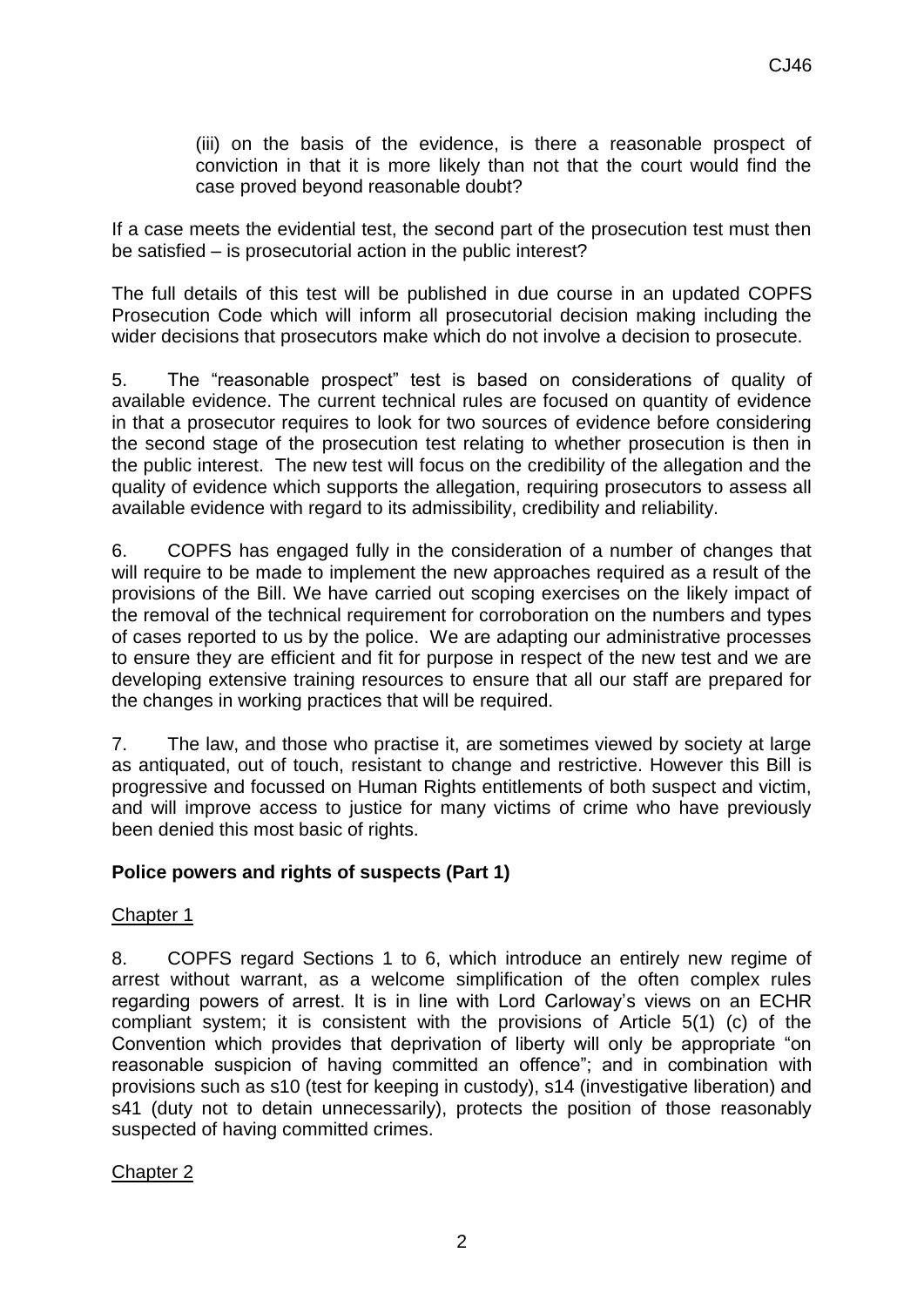9. COPFS considers that in conjunction with s51 which abolishes the requirement to charge (and thus also the concept of chargeable suspect) these provisions meet Lord Carloway's aims and allow the police to fully investigate allegations of criminal conduct whilst ensuring that a suspect's Article 5 & 6 rights are protected.

10. There has been some debate around the 12 hour period contained within the provisions. This is considerably shorter than the law allows at present and is also a more restricted period than the equivalent detention periods in other parts of the UK. COPFS has previously indicated its support for provisions to extend the 12 hour period in certain circumstances and continues to take the view that this may be appropriate in a limited number of the most serious cases where there are exceptional reasons for such an extension. The Police Service of Scotland have indicated that only 0.4% of all persons detained require to have their detention extended beyond 12 hours and in their written evidence to this committee have provided a number of strong examples of when such extensions have been necessary. Such extensions are used in the most serious of cases where there are compelling reasons to do so.

11. The provisions state that a person may be held in custody for a "continuous" period of 12 hours from the time his/her custody without charge is authorised under section 7. The policy intention is that this period can be over a length of time as long as the entire period the suspect is in police custody does not exceed 12 hours. COPFS support the contention that the period should be continuous counting only the period of time spent in police custody and not time whilst at liberty having been released on investigative liberation, irrespective of the number of occasions the individual is within police custody in respect of one inquiry.

12. The provisions recognise a suspect's Article 5 rights providing a clear regime to justify any deprivation of liberty whilst introducing the concept of "investigative liberation" to also ensure that a suspect is not kept in custody if that is not required. Investigative liberation respects the suspect's right to liberty whilst also protecting a victim's rights by the imposition of certain conditions on that suspect for a limited period of time. It is similar in effect to 'police bail' which has operated in England & Wales for many years. The ability of the police to impose conditions on liberation is not a new power and the police have had experience of imposing conditions on a suspect since the introduction of s22 of the Criminal Procedure (Scotland) Act 1995 some time ago. In addition, the Bill provides for a robust system of judicial scrutiny and review of any such conditions imposed.

13. s51 and the abolition of the requirement to charge has necessitated the introduction of the term "officially accused" which is first referred to in this chapter and is defined at s55.

### Chapter 3

14. This chapter largely repeats similar provisions in the 1995 Act and COPFS is satisfied that these provisions are appropriate.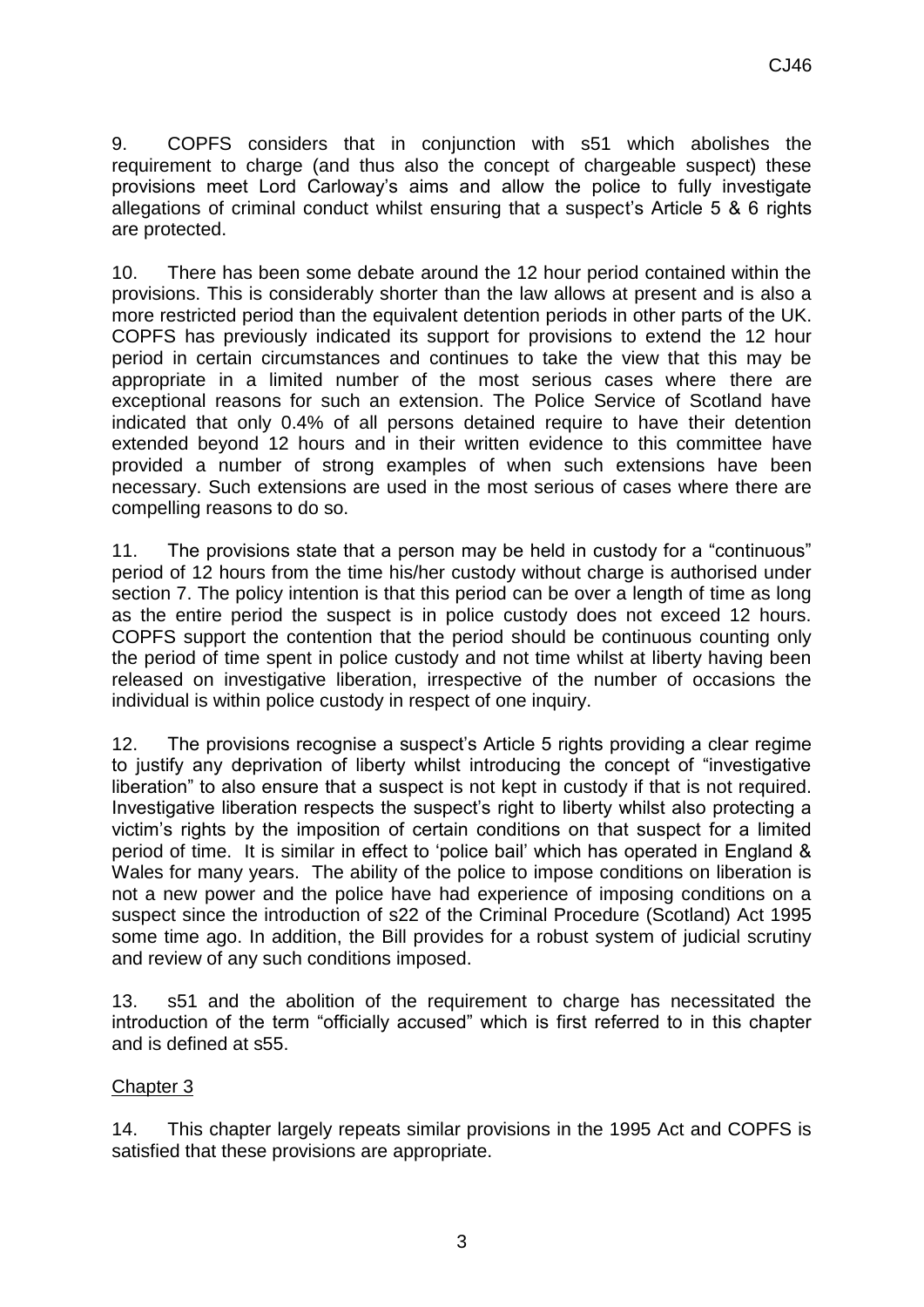## Chapter 4

15. One of the novel provisions of the Bill is found at s27-29 which introduces a regime of "post charge questioning" for the first time in Scotland. COPFS are supportive of this provision. As we have said previously, the concept that an accused cannot be interviewed after charge is not based on a human rights analysis and is not required in a modern justice system. It is often the case that certain pieces of evidence such as the results of forensic examinations are not available at the time of an initial investigation and at present a suspect cannot be asked about them. It is without doubt the case that in many situations, as a matter of fairness, an accused should be given the opportunity to comment on matters which may not have been available at the time they were initially questioned by the police. This gains particular significance in light of s62 which abolishes the distinction between exculpatory, incriminatory and mixed statements made by the accused. In some circumstances it may be in the interests of an accused to state his position at an earlier stage of an investigation and then to rely on that position at trial without the requirement to give evidence.

### Chapter 5

16. s30-36 relate to the rights of a suspect when in police custody and COPFS have no specific comments to make on this chapter other than to confirm it is supportive of the suspect's right to legal access regardless of whether or not they will be interviewed.

### Chapter 6

17. s37 to 40 expressly provide for the continuation of the common law in respect of powers available to a police officer. This is a pragmatic and practical approach and COPFS supports the policy intent that current common law powers which attach to arrest will continue alongside the new power of arrest without warrant introduced by s1.

18. COPFS also consider that s41 and 42 demonstrate the practical application of Lord Carloway's intent to create a Human Rights based system by emphasising the right to liberty and the rights of a child, both provisions reflecting on earlier provisions in the Bill seeking to protect these same fundamental rights.

### Chapter 7

19. These provisions are self explanatory and COPFS is of the view that they are clear and straightforward.

### Chapter 8

20. COPFS welcomes the simplification of arrest powers which is introduced by s50 and refer to earlier comments made in this regard in respect of s1 above.

21. COPFS have repeatedly expressed the view that there should be no requirement to charge a suspect as long as that suspect is notified of the nature of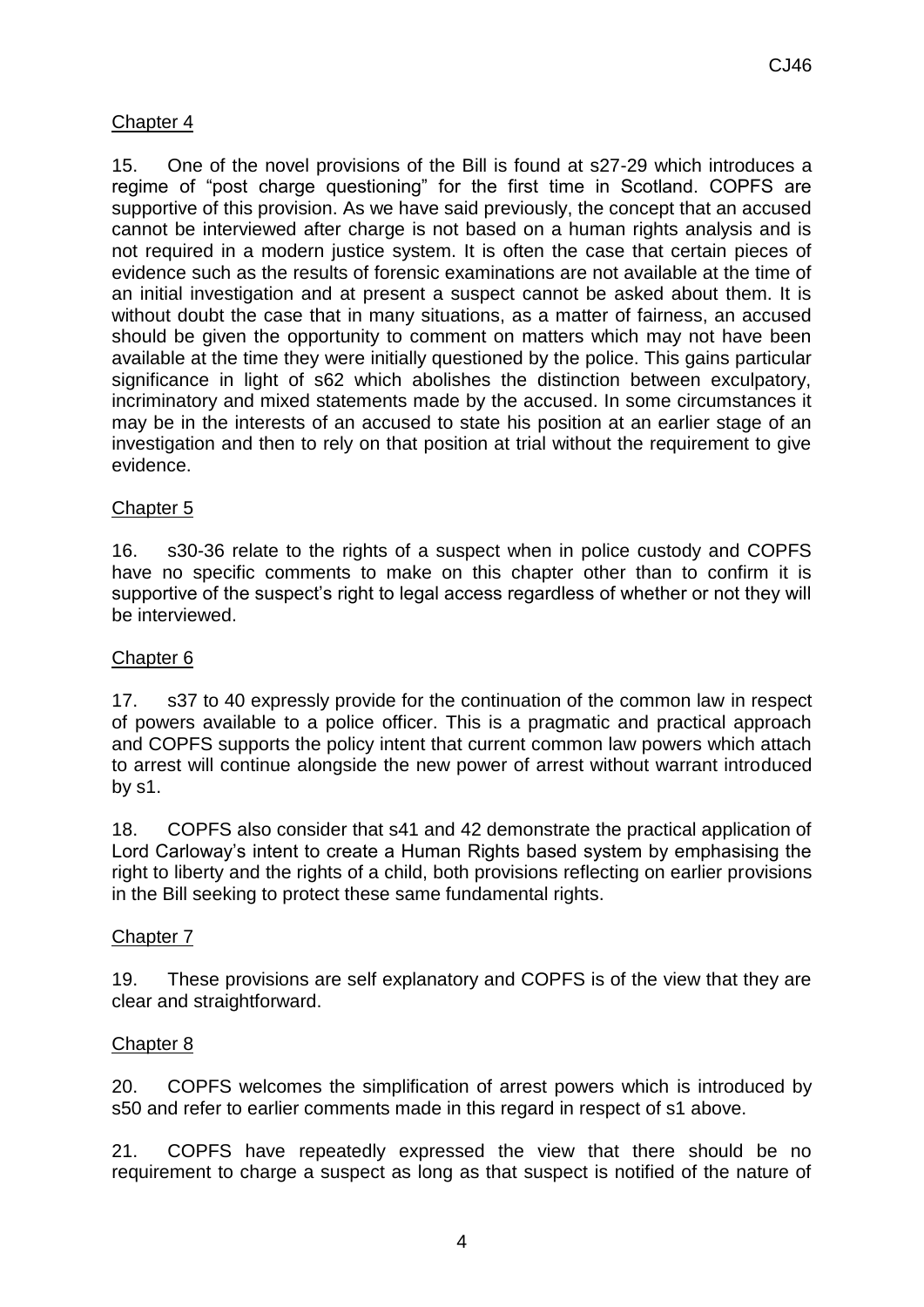the allegation against them and what will be happening to them as a consequence. In many instances currently the terms of the charge narrated by the police is very different from that finally brought at court. In addition, the importance of the concept of "charge" has diminished and the position has been clarified in the recent case of Lukstins v HMA 2013 SLT 11 in the Appeal Court in Scotland and Lauchlan v HMA and O'Neill v HMA 2013 S.C.C.R. 401 in the UK Supreme Court. COPFS accordingly are supportive of s51 which abolishes the requirement to charge.

22. The remaining provisions in this chapter are relatively straightforward and do not require further comment.

### **Corroboration, admissibility of statements and related reforms (Part 2)**

23. COPFS strongly support the abolition of the requirement for corroboration and welcome the terms of s57. COPFS consider that this provision will allow proceedings to be raised in a number of cases where at present the Crown cannot proceed due to a technical lack of corroboration but where otherwise the available evidence is of high quality and supports the victim's version of events. In particular this provision will allow COPFS to consider cases which arise from areas of law which currently disadvantage certain groups of victims purely due to the nature of the offences committed against them such as domestic abuse or sexual crime. The abolition of the requirement for corroboration is not about improving detection or conviction rates but is about improving access to justice for victims of crime.

24. The issue of corroboration is particularly acute in the charge of rape where currently a number of essential facts require to be corroborated for a charge to be proved in court. Penetration is one of the essential facts that must be corroborated in a rape case. It is normative behaviour in many cases of rape for a victim not to report the matter to the authorities until some time later. This means that forensic opportunities which may provide corroboration of penetration, such as vaginal swabs containing semen, are lost. The victim's evidence is one source of this but there has to be corroboration or a second source of evidence to establish this. Pre-Cadder, it was common for a suspect to deny the charge of rape but explain that intercourse was consensual. This provided corroboration of penetration. Post-Cadder, it is the experience of police and prosecutors that this source of evidence is no longer available in the vast majority of rape cases. Accordingly, the technical requirement for corroborated evidence of penetration cannot be established regardless of how otherwise credible and compelling is the allegation and evidence to support it. And if penetration cannot be established then the crime of rape cannot be proved. Such a position, in denying rape victims access to justice, is surely untenable in a modern society.

25. In the English case of DPP v Kilbourne [1973] AC 729, the Lord Chancellor, Lord Hailsham of St Marylebone, observed: *"The word 'corroboration' by itself means no more than evidence tending to confirm other evidence".* Dictionary definitions of "corroborate" include "to strengthen; to support with other evidence; or to make more certain". Despite this, in the Scottish Criminal Justice system, "corroborate" has often come to have a technical and complex meaning resulting in cases which would meet the test for prosecution in other common law jurisdictions throughout the world not being taken up in Scotland due to this technical requirement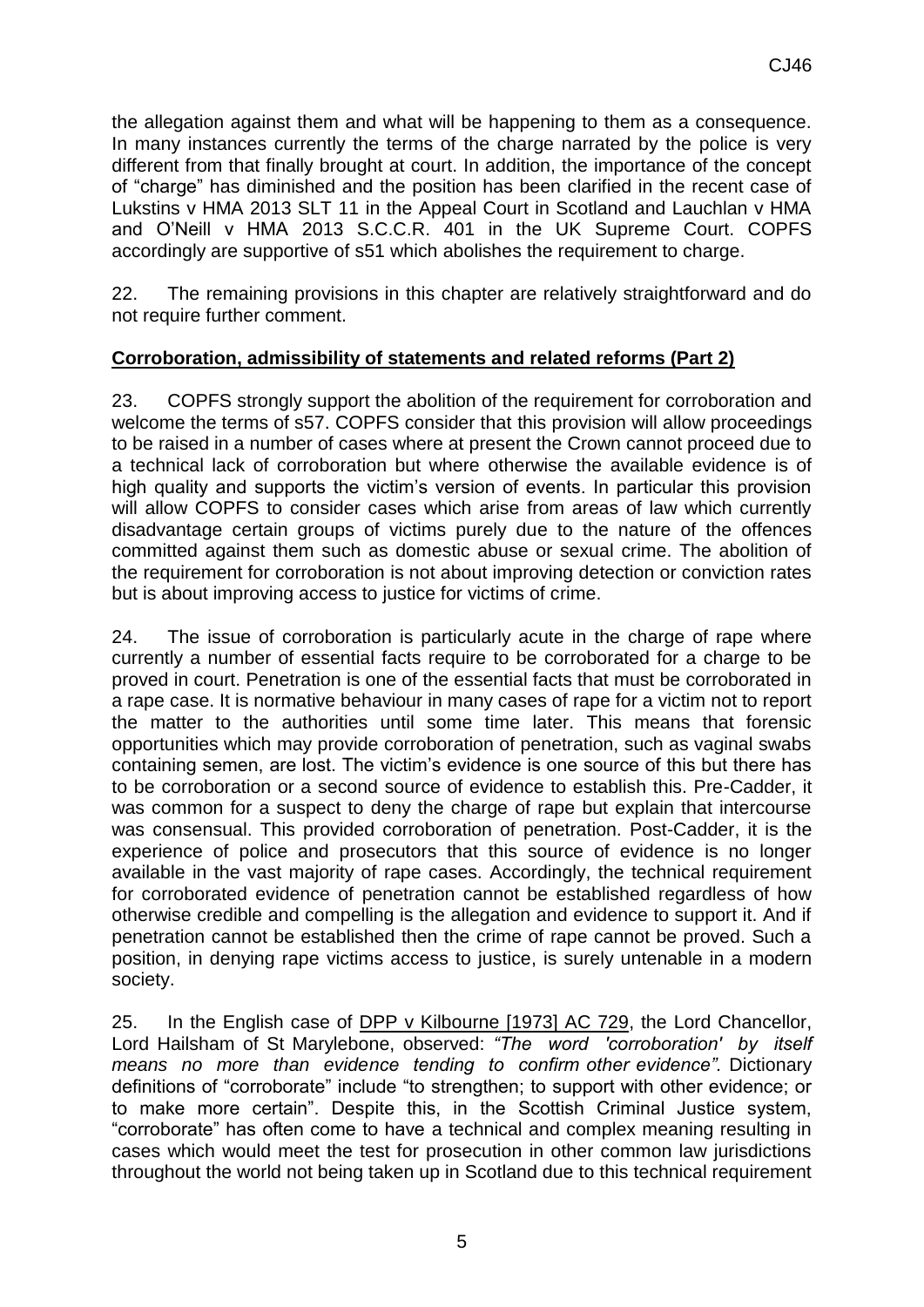for corroborative evidence. The Scottish criminal justice system, with its continuing retention of a technical rule of corroboration, is in an isolated position and as a result some victims of crime in Scotland are currently denied access to justice. As a modern, 21<sup>st</sup> century society, Scotland must ensure that its criminal justice system is human rights compliant not only for suspects and accused but also for victims and witnesses.

26. Lord Carloway has said that there is a "*critically important aspect to the Convention's declaration of individual rights and this is the concept of the rights of the victims or potential victims of crime. The state has a positive obligation to secure and protect those rights; not merely to avoid infringing them…..(these rights) can only be meaningful if the state secures their protection through an effective system for the prevention, investigation and prosecution of crime"*. The importance of effective criminal sanctions has been repeatedly stressed by the European Court of Human Rights. The Court's research report "Child sexual abuse and child pornography in the court's case-law" published in June 2011, states *"The Court has found a positive duty on the part of the Contracting states to protect their inhabitants in a range of cases. In such cases, the state is not the primary violator of rights (i.e. it is not the state that beats, rapes, enslaves etc.), but rather the state has inadequate structures in place to prevent these kinds of abuse. This can mean that the state does not provide adequate criminal sanctions for actions that violate Convention*  rights. States may also be compelled to provide regulations and policies that *effectively deter and prevent abuse."*

27. In addition, in the case of M.C. v Bulgaria, Application no. 39272/98 - (2005) 40 E.H.R.R. 20 at paragraph 149 the court said "….*the obligation of the High Contracting Parties under Article 1 of the Convention to secure to everyone within their jurisdiction the rights and freedoms defined in the Convention, taken together with Article 3, requires States to take measures designed to ensure that individuals*  within their jurisdiction are not subjected to ill-treatment, including ill-treatment *administered by private individuals ….150. Positive obligations on the State are inherent in the right to effective respect for private life under Article 8; these obligations may involve the adoption of measures even in the sphere of the relations of individuals between themselves. While the choice of the means to secure compliance with Article 8 in the sphere of protection against acts of individuals is in principle within the State's margin of appreciation, effective deterrence against grave acts such as rape, where fundamental values and essential aspects of private life are at stake, requires efficient criminal-law provisions. Children and other vulnerable individuals, in particular, are entitled to effective protection ....152. Further, the Court has not excluded the possibility that the State's positive obligation under Article 8 to safeguard the individual's physical integrity may extend to questions relating to the effectiveness of a criminal investigation ….153. On that basis, the Court considers that States have a positive obligation inherent in Articles 3 and 8 of the Convention to enact criminal-law provisions effectively punishing rape and to apply them in practice through effective investigation and prosecution."* The abolition of the requirement for corroboration is a vital step towards ensuring effective criminal sanctions and improving access to justice for victims of crime.

28. In recognition of the importance of securing access to justice, COPFS is committed to increasing public confidence in our policies and procedures regarding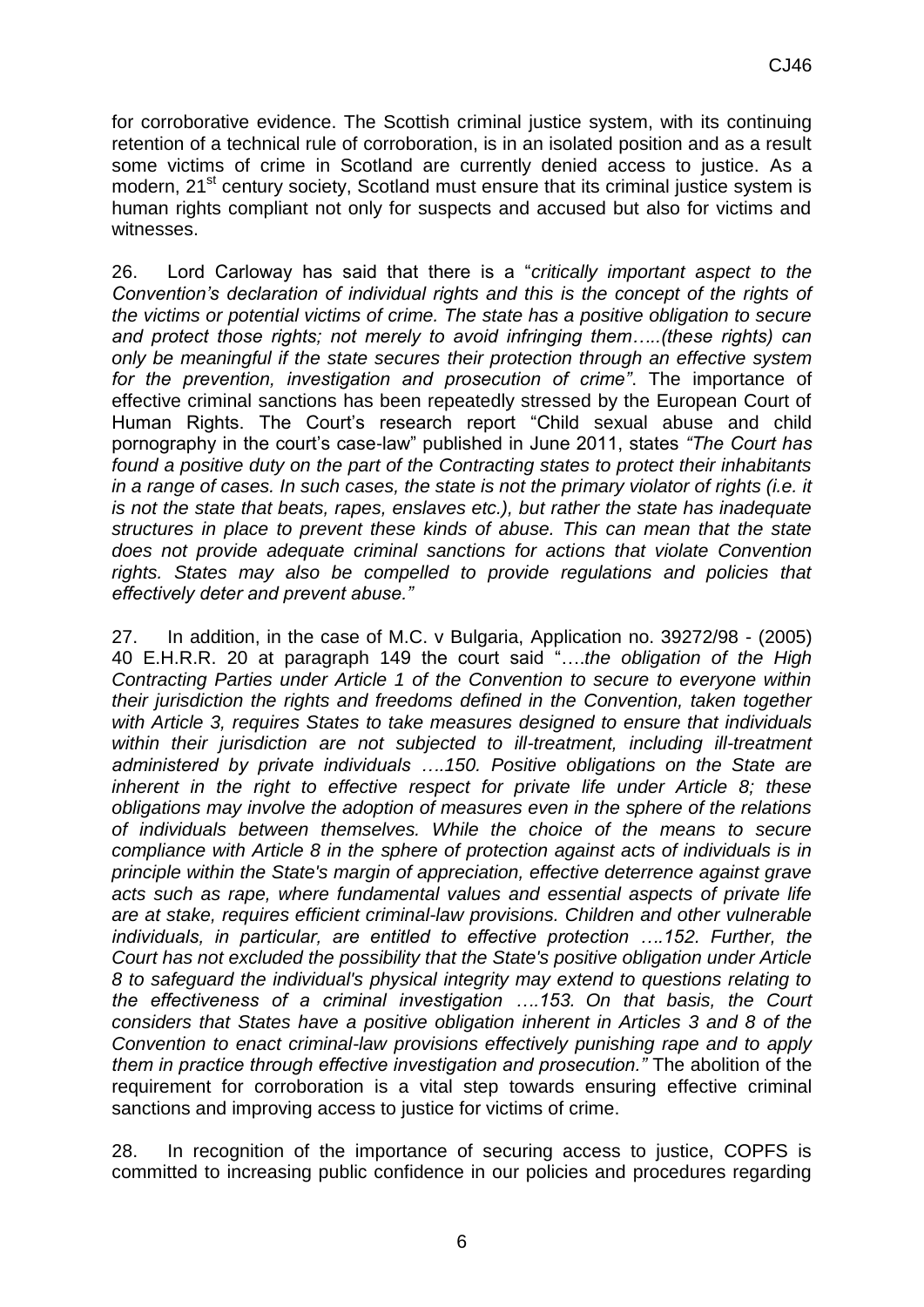case marking decisions and to ensuring that these are consistent with the EU Directive on Minimum Rights of Victims. If a victim or witness is dissatisfied with the decision taken by a prosecutor they may raise that under the COPFS Customer Feedback Policy and consideration of a victim's right of review is also ongoing in respect of the Victim and Witnesses Bill which is currently before Parliament.

29. The abolition of the requirement for corroboration will result in a move from a largely quantitative assessment of evidence to a more nuanced qualitative assessment. In this regard, it is worth noting the comments of the US Supreme Court in the case of Weiler v US 323 U.S. 606

*"Our system of justice rests on the general assumption that the truth is not to be determined merely by the number of witnesses on each side of a controversy. In gauging the truth of conflicting evidence, a jury has no simple formulation of weights and measures upon which to rely. The touchstone is always credibility; the ultimate measure of testimonial worth is quality and not quantity. Triers of fact in our fact-finding tribunals are, with rare exceptions, free in the exercise of their honest judgement, to prefer the testimony of a single witness to that of many".* 

30. In addition the European Court of Human Rights demonstrated its concern for the quality of evidence relied upon for conviction in the recent case of Gafgen v Germany (22978/05)(Grand Chamber 1/6/12) at paragraph 164*.*

*"….. the quality of the evidence must be taken into consideration, as must the circumstances in which it was obtained and whether these circumstances cast doubts on its reliability or accuracy. While no problem of fairness necessarily arises where the evidence obtained was unsupported by other material, it may be noted that where the evidence is very strong and there is no risk of its being unreliable, the need for supporting evidence is correspondingly weaker …."*

31. It is vital to remember that it is the requirement for corroboration which is being abolished, not the concept of corroboration itself. The removal of the requirement for corroboration will not extinguish or even reduce the requirement to thoroughly explore all investigative avenues. In many cases corroborative evidence as we currently understand it will be available. In all cases the police and COPFS will look for evidence which supports the credibility of the allegation of the commission of a crime as it is this supporting evidence which will often be a check and a balance against possible injustice.

32. The abolition of the requirement for corroboration will not be an excuse to diminish either police standards of investigation or prosecutorial rigour in the assessment of the evidence. The duty on the Crown to fully investigate is emphasised in the COPFS Book of Regulations which is publically available on our website:-

*2.1.2 - The Procurator Fiscal has responsibility for the investigation of crime committed within his jurisdiction … Procurators Fiscal accordingly must ensure that the police are made aware that they are subject to control in the investigation and reporting of criminal offences which fall to be dealt with by the Procurator Fiscal.*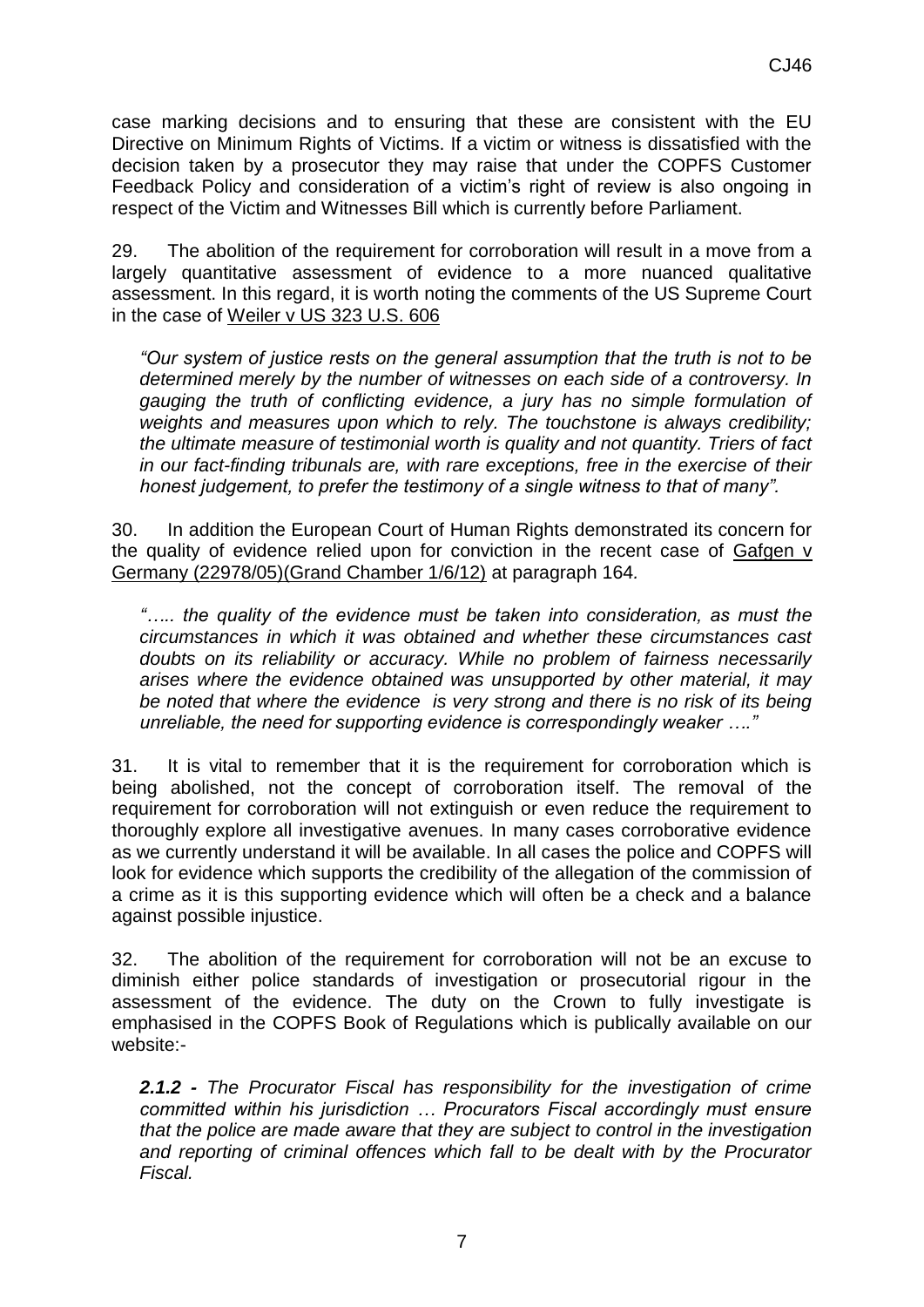*2.1.4 - It is the duty of the Procurator Fiscal to ensure that all evidence which may be relevant to the crime under investigation is secured. This includes any evidence which may be favourable to an accused or potential accused. Accordingly Procurators Fiscal must ensure that the police and other reporting agencies submit all evidence which may be relevant to the offence under investigation.* 

33. The case of Smith v HMA 1952 JC 66 also confirms the responsibility of COPFS to investigate crime:-

*"When a crime is committed it is the responsibility of the Procurator Fiscal to investigate it...The duty of the Police is simply one of investigation under the supervision of the Procurator Fiscal, and the results of the investigation are communicated to the Procurator Fiscal as the enquiries progress. It is for the Crown Office and not for the Police to decide whether the results of the investigation justify prosecution…It is their (the Police) duty to put before the Procurator Fiscal everything which may be relevant and material to the issue of whether they suspect the party is innocent or guilty…"* 

34. In addition, the standard of proof remains the same, namely that a charge must be proved 'Beyond Reasonable Doubt' which remains a high threshold. COPFS will also put in place a robust evidential test, the "reasonable prospect of conviction" test referred to at paragraph 4 above, to assess the quality of the available evidence. In tandem with a public interest test, this will ensure that only the appropriate cases are taken up. These tests will be publically available, as our current prosecutions tests are publically available, in a revised Prosecution Code

35. In preparation for this Bill, COPFS and the police have conducted research into the impact of the abolition of the technical requirement for corroboration. The results of the exercises suggest a 1.5% increase in the number of cases which will be reported to COPFS by the police; a 1% increase in COPFS summary business; and a 6% increase in COPFS solemn business. The results for solemn cases, as far as any comparison can accurately be made, are within the same range as those suggested by Annexe A of the Carloway Report.

36. COPFS also welcome the terms of s59 which deals with the practical commencement of the abolition of the requirement for corroboration. This will be based on the date of the offence.

37. There were a number of possible mechanisms for the introduction of the abolition of the requirement for corroboration but each had its own difficulties and challenges. Although this provision will result in a "dual" system of cases running in tandem (cases which require corroboration and those which do not proceeding at the same time) this provision does avoid many of the difficulties that other possible solutions create and provides clarity and certainty for suspects, accused, victims and witnesses in respect of the offences which will be affected.

38. COPFS also support the simplification proposed by s62 which clarifies the position in respect of statements made by accused persons during interview and which abolishes the distinction between exculpatory, incriminatory and mixed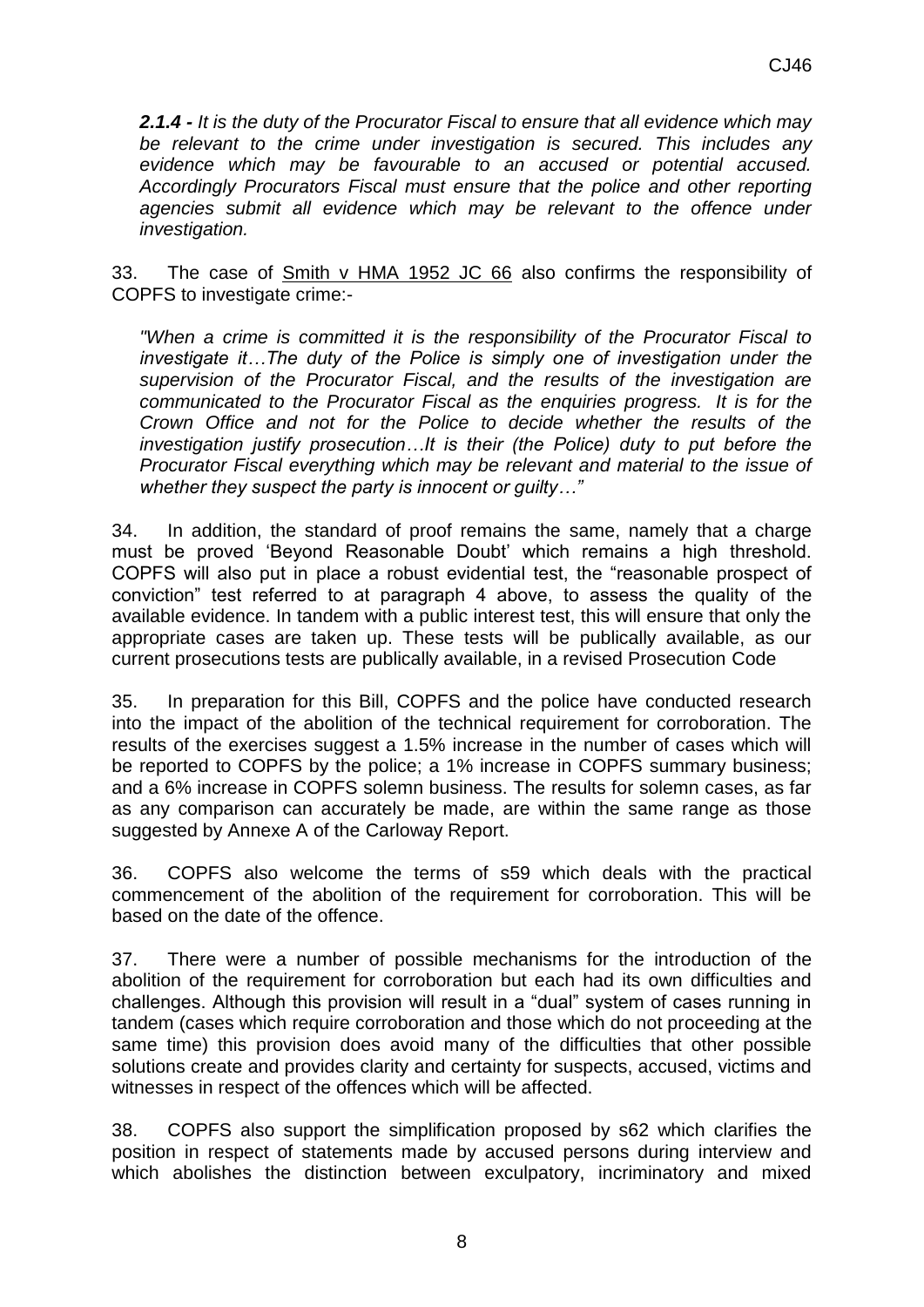statements. The law in this area has become extremely complex and difficult to explain to juries. This provision simplifies this issue and complements s27-29 in respect of "post charge questioning" which recognises that it may be in the interests of an accused person to state their position at an earlier stage of an investigation.

#### **Court Procedures (Part 3 plus s86 of the Bill)**

39. COPFS welcome the provisions contained within Part 3 of the Bill built upon the recommendations contained within Sheriff Principal Bowen's Independent Review of Sheriff and Jury procedure published in June 2010 and which amend Sheriff and Jury procedure. COPFS consider that the provisions will help reduce the inconvenience to witnesses and provide an opportunity to reduce churn in Sheriff and Jury procedure. COPFS supports the aims of Sheriff Principal Bowen's report and many of his recommendations for reform. This includes the citing of cases to first diet only, earlier engagement between the Crown and defence and having a full discussion at first diet on the status of the case all of which should assist in ensuring that only those cases likely to proceed to trial are allocated to a trial diet.

40. Internal COPFS statistics suggest that in the period from June 2012 to June 2013 769 cases were disposed of following a plea tendered at the trial sitting without evidence having been led. That represents almost 16% of all sheriff and jury cases over that period. In the vast majority of those cases witnesses will have been cited to attend court. COPFS believe that more effective preparation and engagement between the Crown and defence solicitors will lead to an increase in the number of pleas secured before the trial diet and more use of section 76 procedures.

41. COPFS consider that in the majority of cases the most effective stage at which meaningful discussions can take place between the Crown and the defence is after the case is indicted but before the first diet. This will not be the first point of engagement with the defence however it is only at this stage that Crown Counsel will have given authority to indict upon the final charges the accused will face. As a result, this is the point at which some form of resolution is most likely to occur.

42. COPFS agree with the approach contained within the Bill which requires this engagement to take place after the indictment is served but prior to the first diet. This is made possible by the proposed extension of the period between service of the indictment and first diet to 29 days.

43. The provisions provide flexibility to allow discussions to take place by the most effective means. This reflects the reality identified by Sheriff Principal Bowen that sheriff and jury procedure covers a broad spectrum of cases. The advent of secure email and secure online disclosure allows for more effective means of communication between the Crown and the defence which in turn allows space to be created for those difficult cases which would benefit from a face to face discussion.

44. In respect of s86 which relates to the use of live television links, COPFS are encouraged to note that the provision will allow the use of TV links for all court appearances with the exception of hearings where evidence is being led. This will allow for a significant increase in appearances from custody via TV link, particularly first appearances from Police custody centres. The increased numbers of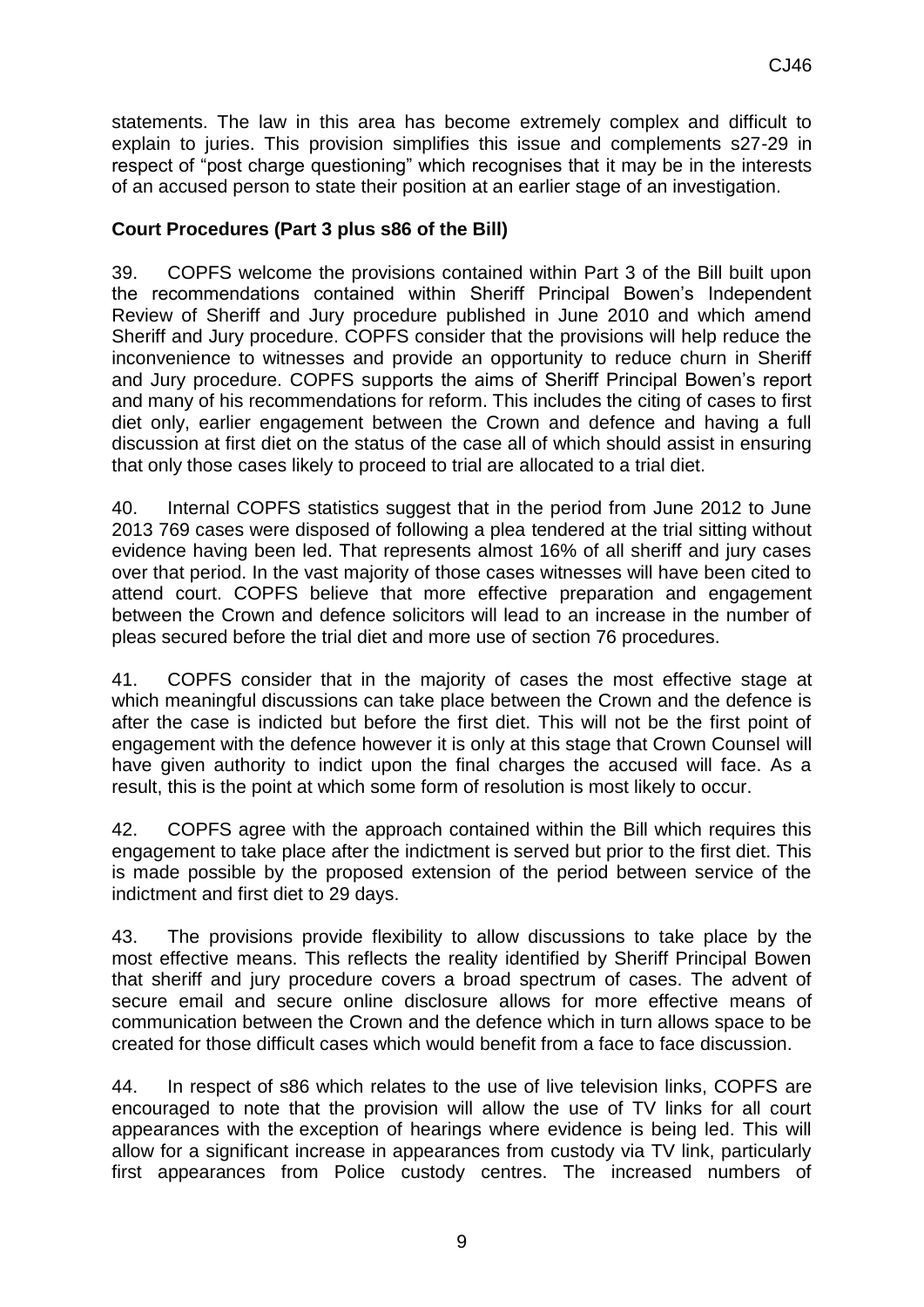appearance via TV link will produce benefits such as long term financial savings across the system due to the reduced requirement for prisoner movement around Scotland and reduction in the risks involved with the movement of high risk prisoners. It provides opportunity to better schedule individual appearances and will also allow greater flexibility to consider prisoner health and welfare issues arising from the current need to escort them to court securely. There will be environmental gains in reduction to the carbon footprint of prisoner movement. We recognise that this also meets the Scottish Government commitments to make greater use of IT and electronic processes to deliver services. It will also enhance the development of the Cross Justice Video Conferencing Project

### **Appeals, sentencing and aggravations** *(***Parts 4, 5 & 6)**

45. COPFS welcome the changes reflected in s74 to 82 in respect of appeals procedures. The draft provisions represent an across-the-board tightening of procedures and will improve the efficiency and effectiveness of the appeals process generally.

46. COPFS also welcomes the provisions creating a statutory human trafficking aggravation. There are often evidential difficulties in prosecuting human trafficking offences and a statutory aggravation will be a useful tool to allow prosecutors to bring those who exploit others to justice. The aggravation will be of use in circumstances in which there is insufficient evidence to proceed with a human trafficking offence but where other offences can be proved. At present, the lack of an aggravation means that in such circumstances prosecutors cannot lead evidence of the background or context of human trafficking against which an offence is committed.

47. s57 which provides for the abolition of the requirement for corroboration does not remove the need for or reduce the merit of introducing a statutory human trafficking aggravation. There may be some cases, particularly around peripheral matters relating to human trafficking, where it would be appropriate to consider libelling a statutory aggravation rather than a human trafficking offence. For example, actual criminal activity may relate to ancillary offences such as identity theft, fraud, drugs or sexual offences but these offences may be committed against a background of human trafficking. In some cases there will not be sufficient evidence to prosecute for human trafficking but it will still be possible to prosecute for other offences. The use of a human trafficking aggravation will allow COPFS to highlight to the court the context of such offences and therefore allow the court to properly sentence on the basis of the full circumstances. The absence of such an aggravation would give a false impression of the extent of the criminal behaviour of the accused and would not allow a properly targeted sentence to be considered.

# **Conclusion**

48. COPFS are highly supportive of the provisions contained within this Bill which recognise the complexity of the investigation of crime in the modern era. COPFS considers the Bill strikes a balance in a criminal justice system set in a modern society between the rights of the suspect and the need to properly investigate